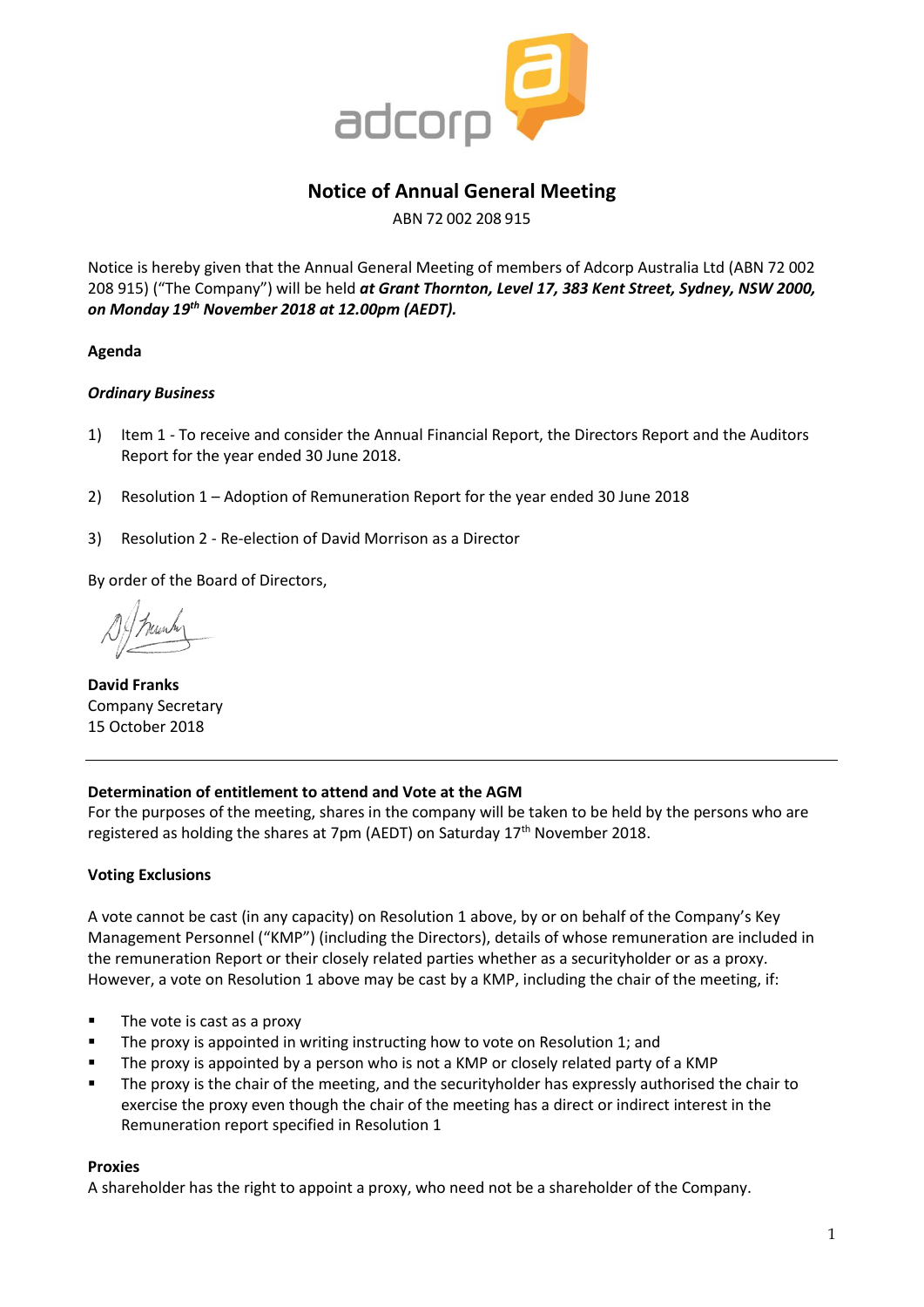

If a shareholder has the right to two or more votes, they may appoint two proxies and may specify the percentage of votes each proxy is appointed to exercise.

The proxy form must be deposited at the registry of the Company, Computershare Investor Services Pty Limited, located at Level 4, 60 Carrington Street, Sydney, NSW 2000, facsimile (within Australia) 1800 783 447 (outside Australia) 03 9473 2555; or at the Company's registered office Adcorp Australia Limited, Level 2, 309 George Street, Sydney, NSW, 2000; facsimile 02 8524 8700, no later than 48 hours before the start of the AGM. Any proxy form received after that time will be invalid for the scheduled meeting.

#### **Explanatory Memorandum**

The notes below are provided to shareholders in relation to resolutions to be proposed at the Annual General Meeting to be held on Monday 19th November 2018 at 12.00pm (AEDT)

#### **1. Item 1 - Annual Financial Report**

The Corporations Act requires the following reports in respect of the financial year ended 30 June 2018 to be laid before the Annual General Meeting:

- Financial Report, which includes Financial Statements and Directors Declaration;
- Directors Report, which includes the Remuneration Report; and
- Auditors Report

Members will be given a reasonable opportunity at the AGM to ask questions and make comments on these reports and on the business, operations and management of the Company.

There is no requirement in the Corporations Act for Members to approve the Financial Report, the Directors report (other than the Remuneration report) or the Auditors Report.

#### **2. Resolution 1 – Remuneration Report**

To consider, and if thought fit, to pass the following resolution as a non-binding resolution:

*"That for the purposes of section 250R(2) of the Corporations Act and for all other purposes, the Company adopts the Remuneration Report for the year ended 30 June 2018, as contained in the Annual Report of the Company for the year ended 30 June 2018."*

The Remuneration Report:

- Explains Adcorp's policy and process for determining the remuneration of its executives and employees
- **Addresses the relationship between executive remuneration and Company performance**
- Sets out remuneration details for each director and each executive named in the remuneration report for the financial year ended 30 June 2018

The Directors recommend that the shareholders vote in favour of Resolution 1.

S250 (R) (2) of the Corporations Act requires that a company put a resolution to their members that the Remuneration report be adopted. The vote in this is advisory only and does not bind the Company nor the Board. At the prior year's AGM on 24<sup>th</sup> November 2017, the Remuneration Report for the year ended 30 June 2017, was adopted by a resolution of the members.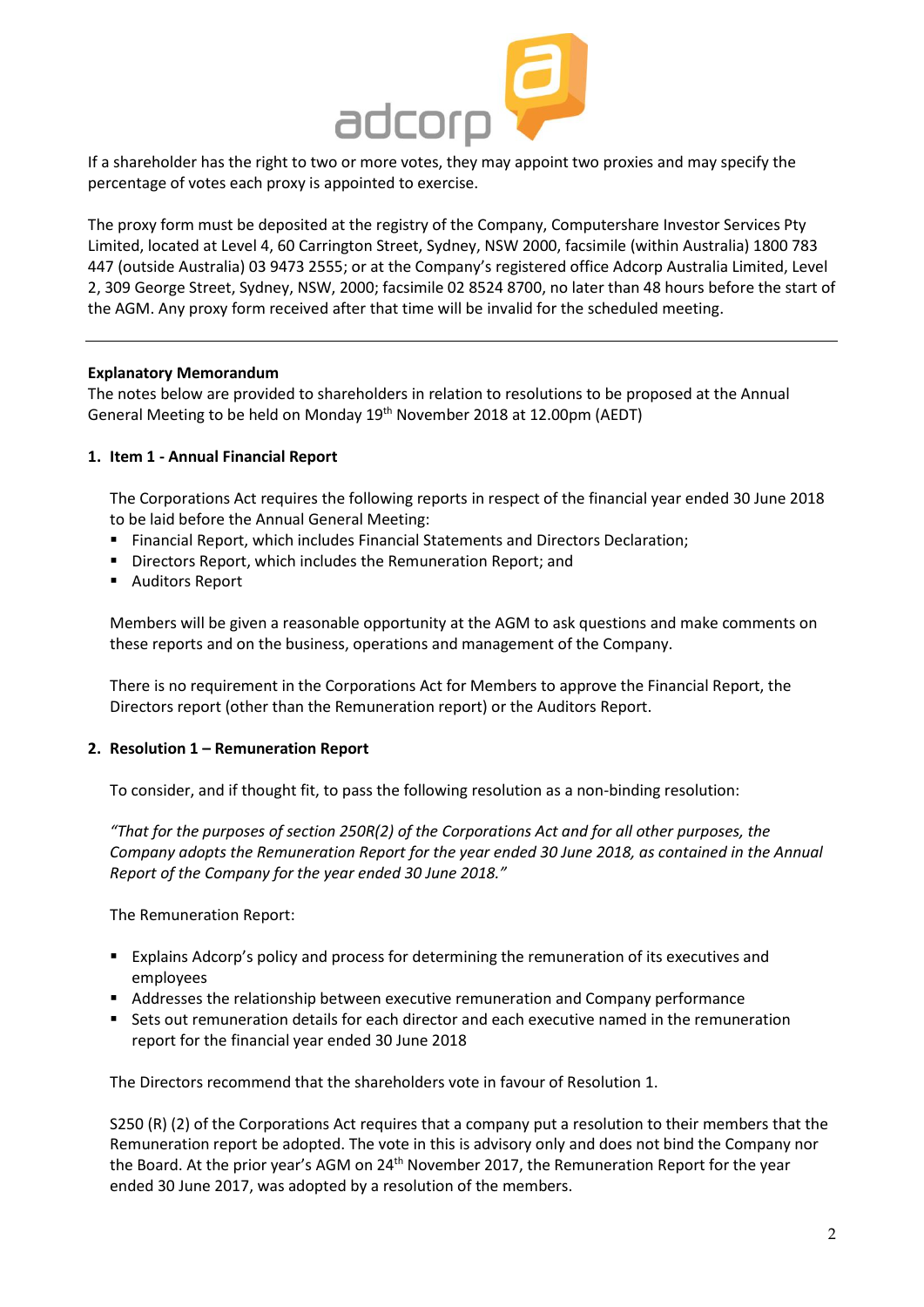

#### **3. Resolution 2 - Re-election of David Morrison as a Director**

To consider, and if thought fit, to pass the following resolution:

*"That In accordance with the Listing Rules and Adcorp's Constitution, David Morrison be re-elected as a director of the Company for a further term of three years."*

#### **Explanatory Notes**

#### **Resolution 2: Rotation and Re-election of Directors:**

Clause 12.9 of Adcorp's constitution requires that at each Annual General Meeting, the following directors automatically retire and are eligible for re-appointment:

- One-third of the directors; and
- Any director who will, at the next AGM, have held the office for more than 3 years

This clause does not apply to the Managing Director or any Alternate Directors.

- **•** Dean Capobianco was re-elected for a further term of three years at the AGM on  $15<sup>th</sup>$ November 2016.
- $\bullet$  lan Rodwell was re-elected for a further term of three years at the AGM on 24<sup>th</sup> November 2017.
- David Morrison now stands for re-election at the AGM on 19<sup>th</sup> November 2018.

David Morrison has over 20 years' experience in the advertising and marketing industry commencing with TMP Worldwide prior to joining Adcorp in 2003. In his time managing the WA, SA and NT regions, David was responsible for diversifying the services provided by the Company and expanding into new sectors.

This diversification included the formation of Adcorp's in-house TV production facility that is based in Perth. David has also been instrumental in Adcorp's push into Government advertising from both a strategic and operational perspective along with the winning and retention of some of our largest corporate clients.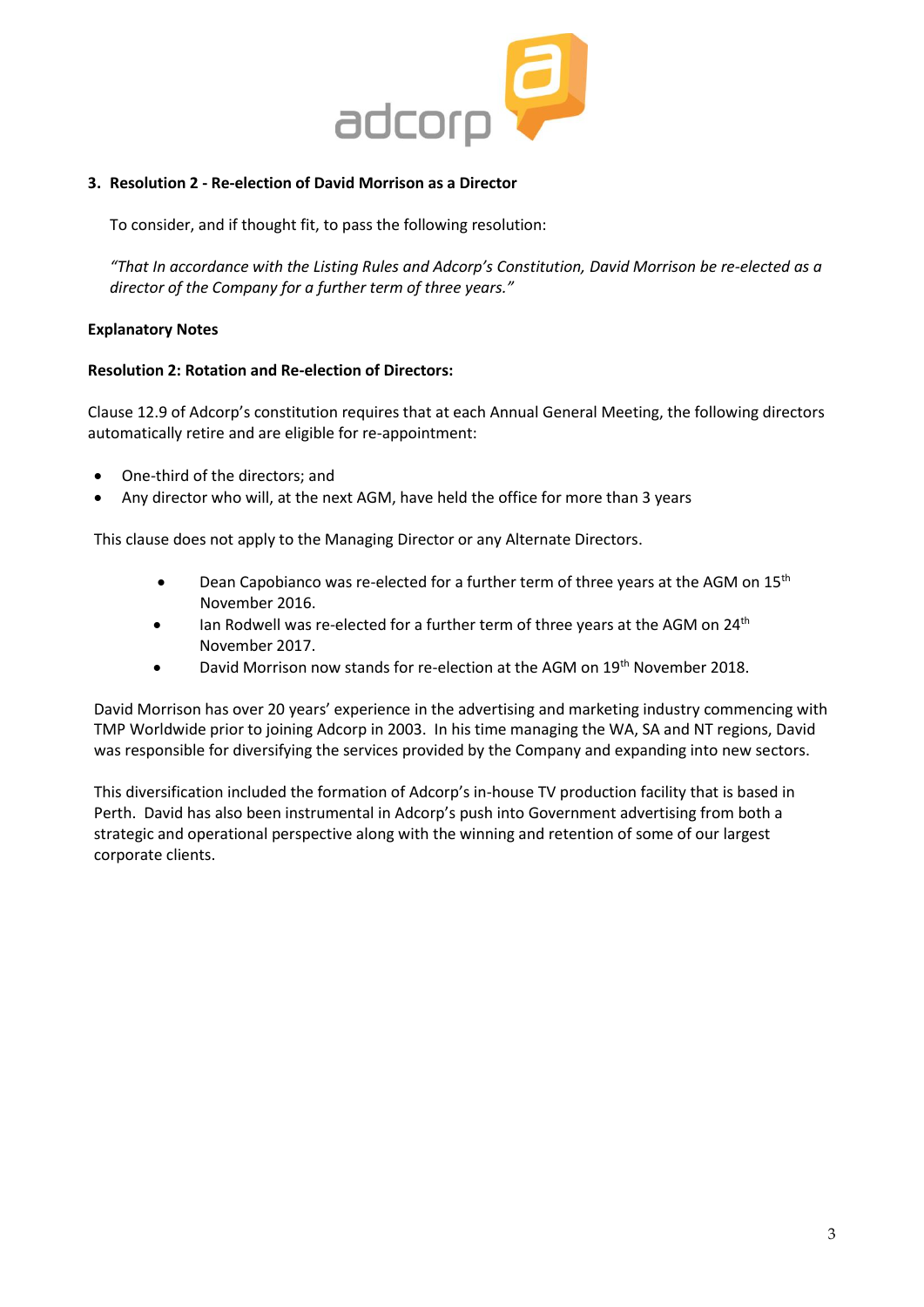

MR SAM SAMPLE

123 SAMPLE STREET THE SAMPLE HILL SAMPLE ESTATE SAMPLEVILLE VIC 3030

AAU

FLAT 123

**Lodge your vote:**

**Online:** www.investorvote.com.au

**By Mail:**

Computershare Investor Services Pty Limited GPO Box 242 Melbourne Victoria 3001 Australia

Alternatively you can fax your form to (within Australia) 1800 783 447 (outside Australia) +61 3 9473 2555

For Intermediary Online subscribers only (custodians) www.intermediaryonline.com

#### **For all enquiries call:**

(within Australia) 1300 850 505 (outside Australia) +61 3 9415 4000

# **Proxy Form**

\*<br>\* London<br>Timografia



# **Vote and view the annual report online**

Go to www.investorvote.com.au **or** scan the QR Code with your mobile device. Follow the instructions on the secure website to vote. •

### **Your access information that you will need to vote:**

#### **Control Number: 999999**

#### **SRN/HIN: I9999999999 PIN: 99999**

PLEASE NOTE: For security reasons it is important that you keep your SRN/HIN confidential.



## **How to Vote on Items of Business**

All your securities will be voted in accordance with your directions.

#### **Appointment of Proxy**

**Voting 100% of your holding:** Direct your proxy how to vote by marking one of the boxes opposite each item of business. If you do not mark a box your proxy may vote or abstain as they choose (to the extent permitted by law). If you mark more than one box on an item your vote will be invalid on that item.

**Voting a portion of your holding:** Indicate a portion of your voting rights by inserting the percentage or number of securities you wish to vote in the For, Against or Abstain box or boxes. The sum of the votes cast must not exceed your voting entitlement or 100%.

**Appointing a second proxy:** You are entitled to appoint up to two proxies to attend the meeting and vote on a poll. If you appoint two proxies you must specify the percentage of votes or number of securities for each proxy, otherwise each proxy may exercise half of the votes. When appointing a second proxy write both names and the percentage of votes or number of securities for each in Step 1 overleaf.

**A proxy need not be a securityholder of the Company.**

## **Signing Instructions for Postal Forms**

**Individual:** Where the holding is in one name, the securityholder must sign.

**Joint Holding:** Where the holding is in more than one name, all of the securityholders should sign.

**Power of Attorney:** If you have not already lodged the Power of Attorney with the registry, please attach a certified photocopy of the Power of Attorney to this form when you return it.

**Companies:** Where the company has a Sole Director who is also the Sole Company Secretary, this form must be signed by that person. If the company (pursuant to section 204A of the Corporations Act 2001) does not have a Company Secretary, a Sole Director can also sign alone. Otherwise this form must be signed by a Director jointly with either another Director or a Company Secretary. Please sign in the appropriate place to indicate the office held. Delete titles as applicable.

#### **Attending the Meeting**

Bring this form to assist registration. If a representative of a corporate securityholder or proxy is to attend the meeting you will need to provide the appropriate "Certificate of Appointment of Corporate Representative" prior to admission. A form of the certificate may be obtained from Computershare or online at www.investorcentre.com under the help tab, "Printable Forms".

**Comments & Questions:** If you have any comments or questions for the company, please write them on a separate sheet of paper and return with this form.



This Document is printed on Greenhouse Friendly<sup>n</sup> ENVI Laser Carbon Neutral Paper